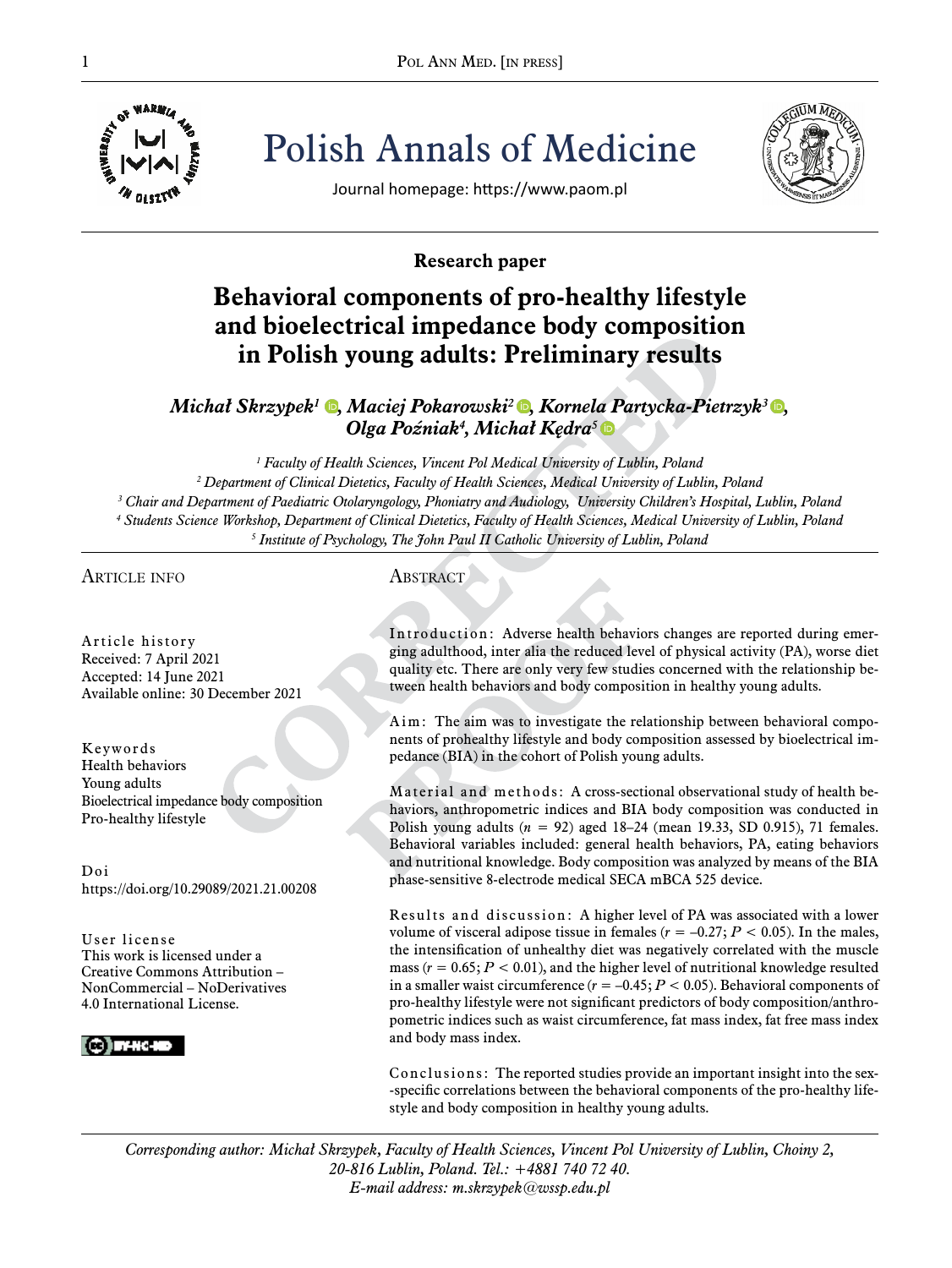## **1. Introduction**

A number of studies have demonstrated adverse changes in health behaviors during emerging adulthood, involving a reduced level of physical activity (PA), and a worse quality of diet, which implies an increased risk of body mass gain.1–5 These changes are connected with identity discontinuity and formation processes<sup>6</sup> and the changes of the environmental context that shape behaviors.2 The relationship between health behaviors and body composition has been the subject of a number of investigations in diverse healthy populations, inter alia in Spain,<sup>7</sup> in Italy,<sup>8</sup> in women,<sup>9,10</sup> in Polish children, $<sup>11</sup>$  as well as in groups of ill persons, e.g. in</sup> women with polycystic ovary syndrome (PCOS).<sup>12</sup> The behavioral predictors of bioimpedance phase angle (PhA) have been analyzed in Polish young adults.<sup>13</sup>

## **2. Aim**

In view of the small number of studies on the relationship between health behaviors and body composition in young adults,<sup>4,14</sup> research was undertaken to investigate the relationship between selected behavioral indicators of prohealthy lifestyle and body composition assessed by bioelectrical impedance (BIA) in the cohort of Polish young adults.

#### **3. Material and methods**

#### **3.1. Study population**

From 1 October 2017 to 30 October 2018 a cross-sectional study was carried out of 92 young adults aged 18–24 (M 19.33, SD 0.886), including 71 females. The studies were carried out in the autumn months to avoid seasonal PA determinants. The purposively selected subjects were firstyear dietetics (61.96%) and physiotherapy (38.04%) students at the Medical University of Lublin, Poland. In total, 47.83% of the subjects listed the countryside as their permanent residence, 7.61% – a town of under 20000 inhabitants, 16.30% – a town of 20 000 to 100 000 inhabitants, and 28.26% – a city of over 100 000 inhabitants. 2.17% of the subjects rated their financial situation as below average, 83.7% – as average, 14.13% – as over average. The majority of subjects combined employment with college studies.<sup>13</sup>

#### **3.2. Anthropometric measurements**

Anthropometric measurements were carried out in accordance with the WHO standards, taking into account the body mass measurement to the nearest 0.1 kg and height to the nearest 0.5 cm.15 The measurements were obtained using the measuring station SECA with stadiometer model No. 7997021289. The waist circumference (WC) was measured using the anthropometric tape to the nearest 1 cm. The body mass index (BMI) was calculated as body weight divided by the square of height (in  $\text{kg/m}^2$ ).

## **3.3. Bioelectrical impedance**

The non-invasive analysis of body composition was carried out by means of a phase-sensitive, multi-frequency 8 electrode SECA medical Body Composition Analysis 525 device (SECA, Hamburg, Deutschland). BIA enables a noninvasive and reliable assessment of body composition and is widely used to assess the nutritional status.<sup>16-19</sup>

#### **3.4. Behavioral variables**

The survey technique by means of standardized questionnaires was used to assess selected behavioral components of pro-healthy lifestyle.

The level of PA was assessed using the long version of the International Physical Activity Questionnaire (IPAQ)*.* 20

Eating behaviors and nutritional knowledge were assessed by the standardized Dietary Habits and Nutrition Beliefs Questionnaire, self-administered version No 1.2.21,22 Eating behaviors were assessed using closed-ended questions, which concerned the frequency of consumption of specific products, drinks, and dishes. The prohealthydiet-index-10 (pHDI-10) and non-healthy-diet-index-14 (nHDI-14) were calculated.13 The values of both indices in points were used for statistical analyses (the range 0–100 points). Nutritional knowledge was assessed using statements that the respondents qualified as true or false. Each correct answer was awarded 1 point (the range 0–25 points) $^{21}$ .

General health behaviors were assessed using health behavior inventory (HBI). The questionnaire contains 24 statements that describe health-related behaviors. The subjects mark on a 5-degree scale how often they engage in the listed behaviors (the range  $24-120$  points).<sup>23</sup>

#### **3.5. Statistical analysis**

The statistical analysis was carried out using the Statistica v. 13.3; TIBCO Software Inc. 2017 (Table 1) and IMB SPSS Statistics v. 25 (Tables 2–4). The data were expressed as mean values (M) and standard deviation (SD). In order to calculate the intergroup sex-dependent differences, the non-parametric Mann-Whitney *U*-test was applied because of significant differences in the number of females and males  $(\chi^2 = 27.17 \, P < 0.001)$ . Correlations between variables were calculated using the *r*-Pearson correlation coefficient. In order to assess the relationship between lifestyle elements and the anthropometric and body composition parameters, the linear regression analysis was used with the enter method. The results of regression analysis were presented in standardized units of beta (β) coefficients as well as coefficients of correlation (*R*) and coefficients of determination  $(R^2)$  in order to establish what percentage of dependent variable variance (body composition parameters) is explained by the package of independent (behavioral) variables. The values of  $P < 0.05$  were recognized as statistically significant.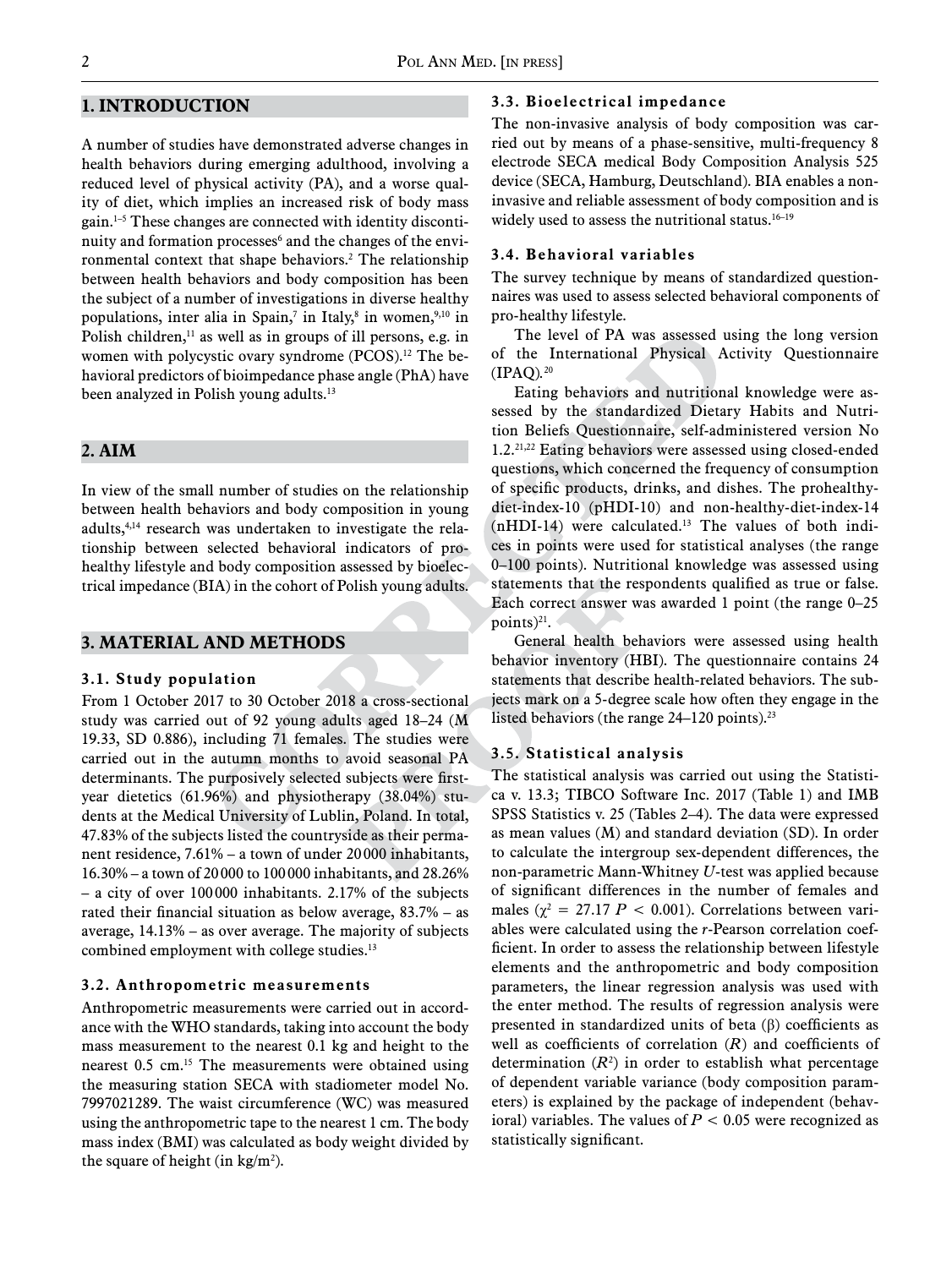Table 1. Characteristics of the studied participants  $(n = 92)$ .

| Anthropometric indices  |                  | Bioimpedance body composition    |                   | Behavioral components of pro-healthy lifestyle |                          |  |
|-------------------------|------------------|----------------------------------|-------------------|------------------------------------------------|--------------------------|--|
| Weight, kg              | $63.0 \pm 10.8$  | Fat mass absolute value, kg      | $15.30 \pm 5.82$  | Summary intensity of health                    | $79.71 \pm 12.99$        |  |
|                         |                  | Fat mass index, $kg/m2$          | $5.31 \pm 1.96$   | behaviors HBI, total score                     |                          |  |
| Height, cm              | $1.71 \pm 0.074$ | Fat free mass absolute value, kg | $48.33 \pm 9.54$  | Summary energy expenditure,                    | $7322.29 \pm$<br>7797.03 |  |
|                         |                  | Fat free mass index, $kg/m2$     | $16.55 \pm 2.05$  | MET-min/week.                                  |                          |  |
| BMI, kg/cm <sup>2</sup> | $21.80 \pm 2.57$ | Visceral adipose tissue, L       | $0.5319 \pm 0.57$ | pHDI, total score                              | $33.57 \pm 5.55$         |  |
|                         |                  | Skeletal muscle mass, kg         | $22.80 \pm 5.65$  | nHDI, total score                              | $38.13 \pm 6.24$         |  |
| WC, cm                  | $75.30 \pm 9.18$ | Phase angle, °                   | $6.38 \pm 0.75$   |                                                |                          |  |
|                         |                  | Total body water, L              | $35.67 \pm 6.92$  | Level of nutritional knowledge,<br>total score | $14.72 \pm 3.40$         |  |
|                         |                  | Extracellular body water, L      | $15.23 \pm 2.46$  |                                                |                          |  |

Abbreviations: MET – metabolic equivalent; pHDI-10 – Prohealthy-Diet-Index; nHDI-14 – Non-Healthy-Diet-Index.13

### **4. RESULTS**

The results concerning anthropometric measurements, body composition, and behavioral variables obtained in the studied group are presented in Table 1.

On account of separate norms of the WC in males and females, mean values of WC for gender groups were additionally calculated, these being 72.87  $\pm$  7.44 cm and 83.52  $\pm$  9.88 cm respectively  $(Z = -4.36; P = 0.001)$ . Similarly, because of different reference values for gender groups, mean values for fat mass index (FMI) and fat free mass index (FFMI) were additionally calculated for women and men. FMI was 5.71  $\pm$ 1.75 kg/m<sup>2</sup> in the females, and  $3.94 \pm 2.07$  kg/m<sup>2</sup> in the males  $(Z = 3.85; P = 0.001)$ , while FFMI was:  $15.68 \pm 1.18$  kg/m<sup>2</sup> and  $19.50 \pm 1.56$  kg/m<sup>2</sup>, respectively ( $Z = 6.58$ ;  $P = 0.001$ ). Different reference values in gender groups are also reported for phase angle (PhA). In the present study, the mean PhA was 7.220  $\pm$  0.720 for men, and 6.130  $\pm$  0.570 for women (Z  $= -5.25; P = 0.001$ .

Table 2 presents the relationship between selected anthropometric variables (WC, BMI) as well as body composition parameters (FM, FFM, SMM, VAT, PhA) and the health behaviors intensity (HBI), physical activity (PA), diet quality indices (pHDI, nHDI) and the level of nutritional knowledge. The analysis of correlations between body composition / anthropometric parameters, and indices describing the elements of pro-healthy lifestyle revealed a negative correlation between the PA level and the volume of VAT, but only in females. The PA level was not correlated with the other indices of body composition. There is no relationship between PA assessed by the IPAQ and SMM as well as FM.

The analysis of the relationship between the quality of diet and body composition parameters made it possible to reveal a negative correlation between nHDI and SMM in males, demonstrating a relationship between a higher frequency of unhealthy food consumption and smaller SMM. No relationship was, however, shown between pHDI and SMM in any of the gender groups. The frequency of healthy or unhealthy food consumption was not related to the other indices of body composition.

Greater nutritional knowledge was associated only with lower PhA values in women (this relationship should be recognized as paradoxical) and with lower WC values in males. No connection between the level of nutritional knowledge and the other parameters of body composition was reported.

Health behaviors assessed by the health behavior inventory scale were not related to any of the anthropometric indices or to body composition.

In order to evaluate the relationship between lifestyle and anthropometric parameters as well as body composition, the linear regression analysis with the enter method was carried out (all independent variables were simultaneously entered into analysis). On account of the inappropriate relation between the numerical strength of the male group  $(n = 21)$ and the number of independent variables, analyses in this group were abandoned. Analysis was carried out in the entire studied cohort  $(n = 92)$  and in the female group  $(n = 71)$ . Regression models taking account of behavioral variables

**Table 2. Correlations** *r* **between behavioral, anthropometric and body composition variables stratified by gender.** 

|            | Gender | <b>HBI</b> | <b>PA</b> | pHDI     | nHDI       | Nutritional<br>knowledge |
|------------|--------|------------|-----------|----------|------------|--------------------------|
| <b>FM</b>  | Male   | $-0.157$   | $-0.038$  | $-0.336$ | $-0.008$   | $-0.100$                 |
|            | Female | $-0.010$   | $-0.119$  | 0.154    | $-0.091$   | 0.082                    |
| <b>FFM</b> | Male   | 0.225      | $-0.056$  | 0.264    | $-0.667$   | $-0.287$                 |
|            | Female | 0.029      | 0.022     | $-0.052$ | $-0.049$   | $-0.086$                 |
| <b>SMM</b> | Male   | 0.250      | $-0.027$  | 0.264    | $-0.647**$ | $-0.276$                 |
|            | Female | 0.037      | 0.047     | $-0.046$ | $-0.022$   | $-0.138$                 |
| VAT        | Male   | 0.110      | 0.013     | $-0.309$ | $-0.061$   | $-0.416$                 |
|            | Female | $-0.035$   | $-0.267*$ | 0.045    | 0.040      | 0.203                    |
| PhA        | Male   | 0.425      | $-0.060$  | 0.385    | $-0.313$   | $-0.031$                 |
|            | Female | 0.039      | 0.228     | $-0.051$ | 0.050      | $-0.314**$               |
| WС         | Male   | 0.163      | 0.119     | $-0.190$ | $-0.165$   | $-0.454*$                |
|            | Female | $-0.113$   | $-0.026$  | 0.039    | $-0.008$   | $-0.092$                 |
| BMI        | Male   | 0.004      | 0.028     | $-0.045$ | $-0.297$   | $-0.185$                 |
|            | Female | 0.029      | 0.045     | 0.081    | $-0.121$   | $-0.114$                 |

Comments:  $* P < 0.05$ ;  $** P < 0.01$ ;  $*** P < 0.001$ ; HBI – health behavior inventory; PA – physical activity; pHDI – prohealthy-diet-index; nHDI – non-healthy-diet-index; FM – absolute fat mass value; FFM – fat-free mass value; SMM – skeletal muscle mass value, VAT – visceral adipose tissue value; PhA – phase angle; WC – waist circumference; BMI – body mass index;  $r$  – correlation coefficient.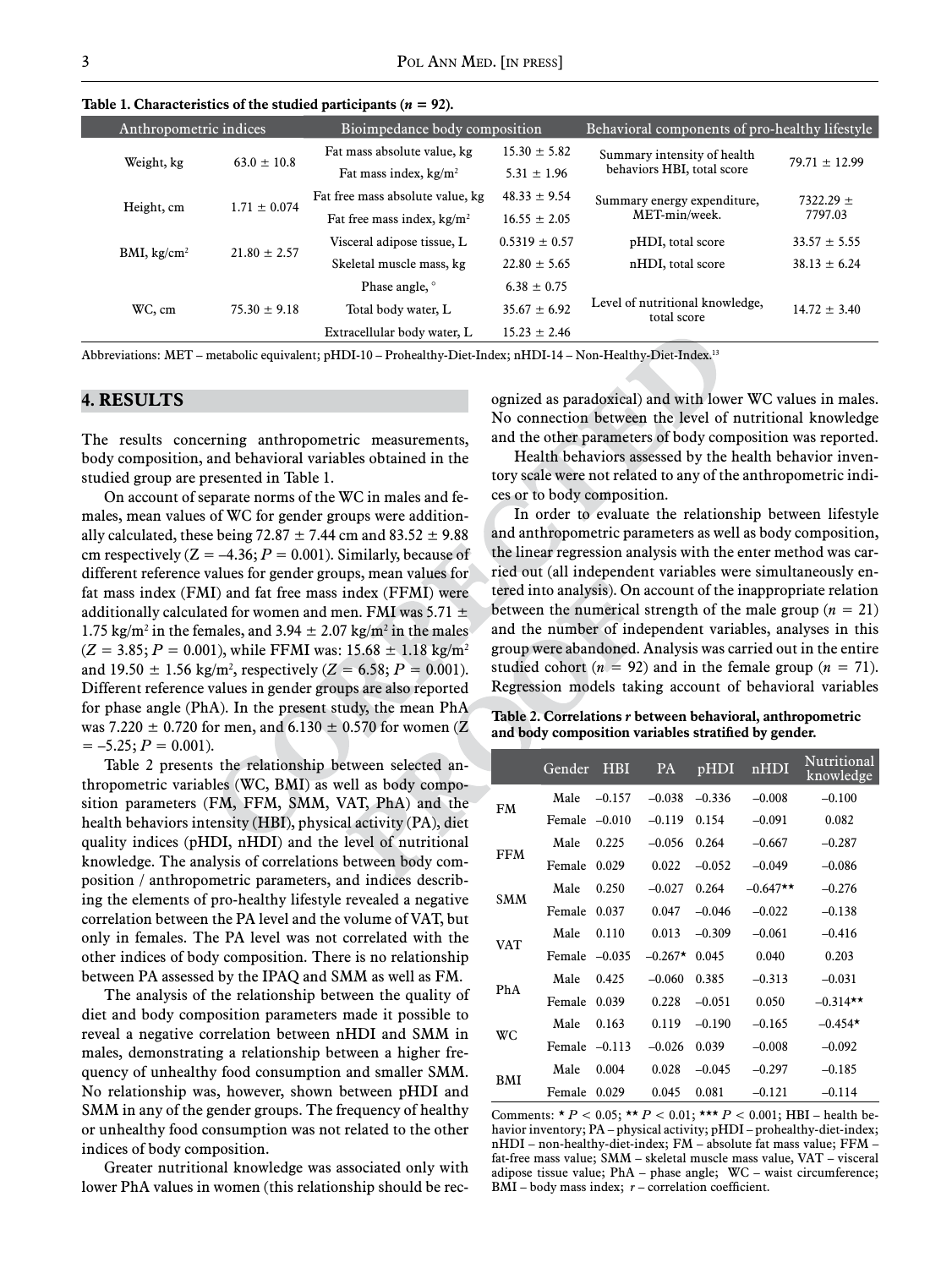(health behaviors, PA, nHDI, pHDI and the level of nutritional knowledge) proved statistically insignificant in the whole studied group (Table 3) and in the females (Table 4).

## **5. DISCUSSION**

The mean BMI in the studied group was within the range of normal values.24 In light of the guidelines of the International Diabetes Federation 2006, mean WC was within the normal range for both gender groups.<sup>25</sup> In both gender groups the FFMI value approximated the values of 50 centile for FFMI estimated in a population of young adult European Caucasians (age group 18–34 years; 50c for women  $= 15.4 \text{ kg/m}^2$ , for men = 18.9 kg/m<sup>2</sup>).<sup>26</sup> Both in females (5.71  $\pm$  1.75 kg/m<sup>2</sup>), and in males  $(3.94 \pm 2.07 \text{ kg/m}^2)$  the FMI values corresponded to the values of 50 centile, which, according to Schutz et al., are 5.5 kg/m<sup>2</sup> for women, and for men – 4.0 kg/m<sup>2</sup>.<sup>26</sup> Mean values of FM and FFM in the studied group were 15.3 kg and 48.33 kg respectively (Table 1). Referring to similar studies by Bajerska-Jarzębowska et al.<sup>27</sup> among students aged 19–26 years, the FM values in own research were lower than in the cited investigation (in which they were 19.7 kg), whereas the FFM values were lower in the authors' own sample than in those investigations (in which they were 60.1 kg). The cited studies showed a relationship between physical efficiency – a function of PA level – and the  $FFM<sup>27</sup>$  No such relationship was found in the reported study (Table 2).

The PhA values, which were 6.380  $\pm$  0.750 in the entire studied group (Table 1), should be regarded as normal in view of the studies by Selberg et al.,<sup>19</sup> who suggest that values lower than 4.40 should be treated as incorrect, those in the 4.40–5.40 range as borderline ones, and above 5.40 as normal.

The literature enables comparison of the PA level (Table 1) with the results obtained by means of the same tool in other similar groups of subjects. The mean results expressed in MET-min/week were in the high PA range, exceeding the cut-off point of 3000 MET-min/week.<sup>20</sup> The studies by Kościuczuk et al.<sup>28</sup> carried out using the same tool in a similar group of dietetics and physiotherapy students showed that the summary PA was on average 3014.5 MET-min/week  $(\pm 1564.8)$ , being therefore far lower than the mean value obtained in the reported study (which was 7322.29 MET-min/ week). In contrast, the result obtained in the present study is closer to the findings by Górski et al.<sup>29</sup> in a group of Polish and Irish physical education students, in which the total PA level was 11477 (±6331) and 7205 (±4787) MET-min/ week respectively. The PA level was not correlated, nor was it a predictor of the majority of the assessed body composition parameters, except the volume of VAT in women (Table 2) (the correlation coefficient  $-0.27$ , hence clear but low linear dependence; the number of women  $(n = 71)$  guarantees the significance of the correlation coefficient).<sup>30</sup> Studies by Lovro et al.<sup>4</sup> in Croatia in a group of young adults  $(n = 271)$  showed significant correlations between lifestyle factors and body composition, and demonstrated a strong inverse relationship between PA and weight, BMI, FM percentage, as well as a strong

**Table 3. Multiple regression analysis between behavioral factors and anthropometric/body composition variables in the whole studied group.\*** 

|                          | <b>WC</b>         | <b>VAT</b>           | <b>BMI</b> | <b>FMI</b> | FFMI     |  |  |
|--------------------------|-------------------|----------------------|------------|------------|----------|--|--|
|                          |                   | <b>B</b> Coefficient |            |            |          |  |  |
| HBI                      | $-0.66$           | 0.022                | $-0.043$   | $-0.066$   | 0.012    |  |  |
| <b>PA</b>                | 0.045             | $-0.051$             | 0.070      | $-0.083$   | 0.168    |  |  |
| pHDI                     | $-0.032$          | $-0.159$             | $-0.018$   | 0.049      | $-0.070$ |  |  |
| nHDI                     | 0.057             | 0.133                | $-0.059$   | $-0.173$   | 0.101    |  |  |
| Nutritional<br>knowledge | $-0.127$          | 0.011                | $-0.112$   | 0.009      | $-0.148$ |  |  |
|                          | R Coefficient     |                      |            |            |          |  |  |
|                          | 0.213             | 0.229                | 0.162      | 0.206      | 0.308    |  |  |
|                          | $R^2$ Coefficient |                      |            |            |          |  |  |
|                          | 0.045             | 0.053                | 0.026      | 0.042      | 0.095    |  |  |

Comments: \*All correlations insignificant.; HBI – health behavior inventory ; PA – physical activity; pHDI – prohealthy-diet-index; nHDI – non-healthy-diet-index; WC – waist circumference; VAT – visceral adipose tissue; BMI – body mass index; FMI – fat mass index; FFMI – fat-free mass index; R – coefficient of correlation; *R*<sup>2</sup> – coefficient of determination.

**Table 4. Multiple regression analysis between behavioral factors and anthropometric/body composition variables in females.\***

|                          | <b>WC</b>            | <b>VAT</b>      | <b>BMI</b> | <b>FMI</b> | FFMI     |  |
|--------------------------|----------------------|-----------------|------------|------------|----------|--|
|                          | <b>B</b> Coefficient |                 |            |            |          |  |
| <b>HBI</b>               |                      | $-0.155 -0.164$ | 0.010      | $-0.123$   | 0.176    |  |
| PA                       | $-0.084$             | $-0.250$        | 0.012      | $-0.095$   | 0.141    |  |
| pHDI                     | 0.095                | 0.091           | 0.063      | 0.171      | $-0.117$ |  |
| nHDI                     | $-0.048$             | 0.053           | $-0.124$   | $-0.085$   | $-0.094$ |  |
| Nutritional<br>knowledge | $-0.089$             | 0.173           | $-0.144$   | 0.013      | $-0.261$ |  |
|                          | R Coefficient        |                 |            |            |          |  |
|                          | 0.179                | 0.337           | 0.193      | 0.208      | 0.336    |  |
|                          | $R^2$ Coefficient    |                 |            |            |          |  |
|                          | 0.032                | 0.114           | 0.037      | 0.043      | 0.113    |  |

Comments: \*All correlations insignificant.; HBI – health behavior inventory ; PA – physical activity; pHDI – prohealthy-diet-index; nHDI – non-healthy-diet-index; WC – waist circumference; VAT – visceral adipose tissue; BMI – body mass index; FMI – fat mass index; FFMI – fat-free mass index; R – coefficient of correlation; *R*<sup>2</sup> – coefficient of determination.

positive association between PA and muscle-mass percentage. The meta-analysis by Mundstock et al.<sup>31</sup> shows that PhA is significantly higher in physically active people  $(P < 0.001, 95\%)$ CI: 0.48, 0.92), the two variables being positively correlated.

The studies by Naliwajko et al. $32$  in young males aged 21-30 years in turn show that persons who systematically practice PA are characterized by a significantly lower percentage of FM (15.1 vs. 17.1; *P* < 0.01), and by a higher SMM (40.7 vs. 35.8; *P*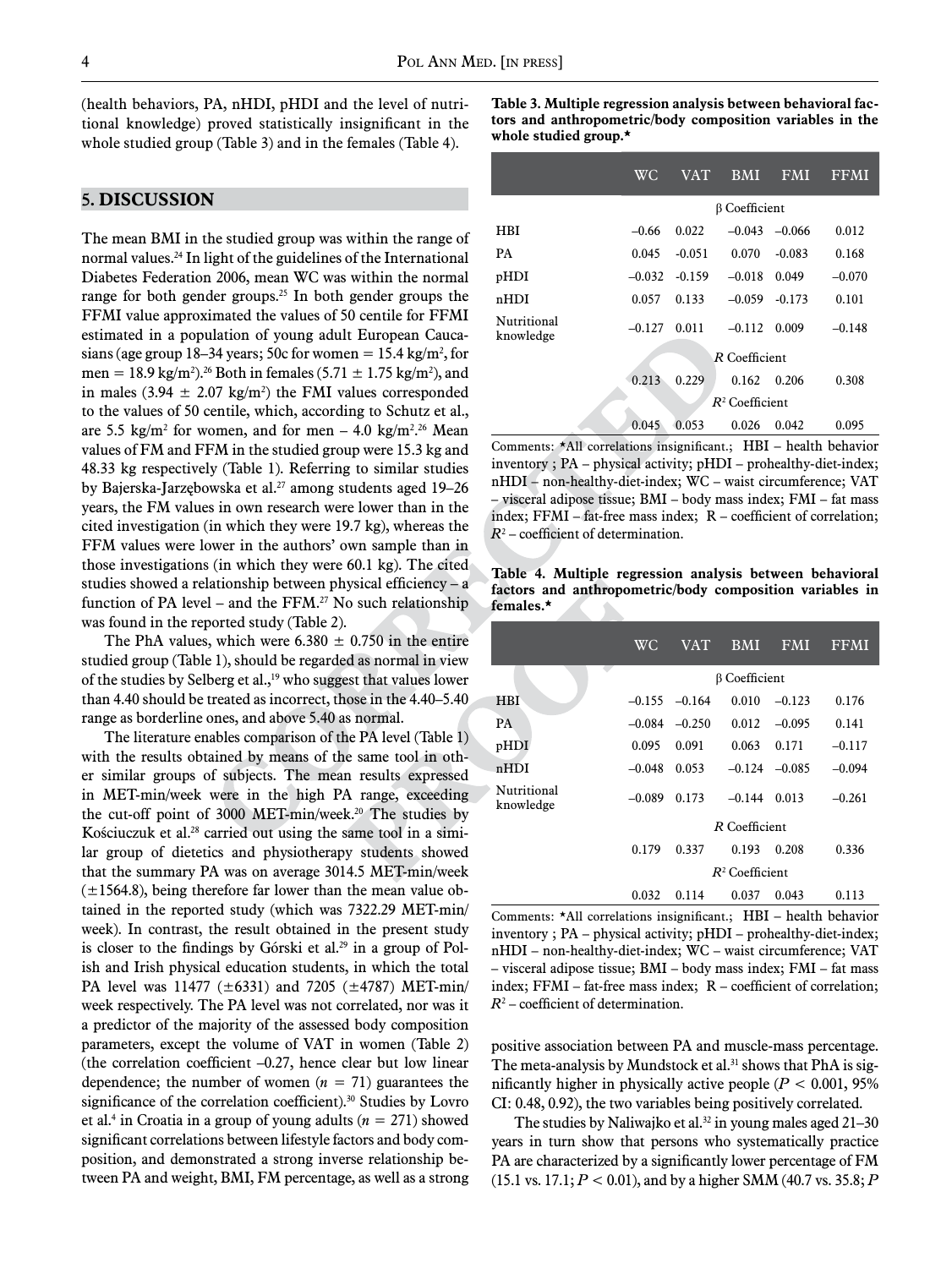< 0.001). In our studies, PA was inversely correlated with VAT volume but only in the females, without however being connected with other body composition parameters (Table 2). In the context of WHO's theses pointing out the pro-health values of PA ('every move counts'), with emphasis on favorable changes in body composition,33,34 the results of the reported studies showing only the connection between PA and VAT should be regarded as an unexpected finding that requires verification by means of an objectified PA measurement.

The absence of a relationship was demonstrated between health behaviors assessed with the HBI scale and anthropometric parameters as well as body composition. This result is understandable in light of the content of this tool, which encompasses the behavioral aspects of health care loosely connected with body composition, and, in addition, the tool items are formulated in highly general terms (e.g. 'I care about proper diet'). When referring the obtained HBI score to the provisional Polish norms the average result both in women (74.10) and in men (81.37) was in the region of 5 sten and should be interpreted as average.<sup>35</sup>

The connection between diet quality and body composition in a similar sample was evaluated in Croatian studies<sup>4</sup>. That research took into account the Mediterranean Diet Quality Index (KIDMED), based on 16 questions about prohealth or unhealthy eating behaviors. The stricter following of the rules of the Mediterranean diet was conducive to lower body mass in both sexes, smaller BMI, lower FM, and higher FFM. In the present study, only nHDI was negatively correlated with SMM in men (correlation coefficient –0.65, the sample size of the male group  $n = 21$  was a sufficient guarantee of its significance).<sup>30</sup> The other parameters of body composition were not related to diet quality (Table 2). pHDI was not correlated with any anthropometric or body composition parameters, only nHDI was negatively correlated with SMM in men (Table 2). When discussing this result, attention should be drawn to the studies by Barrea et al., $\delta$  which proved the importance of the Mediterranean diet adherence as a PhA predictor in the Italian population, explaining the considerable percentage of PhA variation (44.5% in men and  $47.3\%$  in women). In contrast, the Turkish studies<sup>10</sup> did not show PhA correlation with health behaviors in women. These results are consistent with the results of the reported studies in that the dietary predictors of the vast majority of anthropometric parameters and body composition were not identified (Tables 3 and 4). The assessment of behavioral variables by means of self-reported questionnaires is burdened with the risk of a number of errors influencing the reliability of the data obtained, including inter alia the recall bias.<sup>36</sup>. The Food Frequency Questionnaire (FFQ) used in the present study should be classified as FFQs with shorter food lists, which are a less reliable source of data on consumption frequency compared with FFQs with longer food lists, which contain over 200 items. Moreover the questionnaires analyze behavioral variables within a specific time range, depending on reporting the remembered behaviors while body composition remains impacted by long-term influences.

The level of nutritional knowledge was negatively correlated with the WC in men (moderate linear relationship) while in the females the greater level of nutritional knowledge was associated with lower PhA values, which should be recognized as a paradoxical finding. Low PhA values are regarded as a pathology marker and a predictor of worse health outcomes as well as mortality, $12$  while higher diet quality is associated with larger PhA values.8

## **6. CONCLUSIONS**

- (1) In the studied group a higher PA level is correlated with a lower VAT volume in women.
- (2) The nHDI is negatively correlated with SMM in men.
- (3) A higher level of nutritional knowledge is linked with the lower WC in men.
- (4) The behavioral components of pro-healthy lifestyle are not significant predictors of body composition/anthropometric indices such as WC, VAT, FMI, FFMI and BMI.

## **Conflict of interest**

None declared.

#### **Funding**

None declared.

#### **Acknowledgements**

The authors would like to thank dr Bogdan Szponar from Department of Clinical Dietetics, Medical University of Lublin for his help in the conduct of the study.

#### **Ethics**

Informed consent was obtained from all subjects before they participated in the study. Consent for the conduct of studies was obtained from the Bioethical Commission of the Medical University of Lublin, Poland (resolutions KE-0254/248/2017 and KE-0254/263/2018).

#### **References**

- <sup>1</sup> Nelson MC, Story M, Larson NI, Neumark-Sztainer D, Lytle LA. Emerging adulthood and college-aged youth: an overlooked age for weight-related behavior change. *Obesity (Silver Spring)*. 2008;16(10):2205–2211. https:// doi.org/10.1038/oby.2008.365.
- <sup>2</sup> Butler SM, Black DR, Blue CL, Gretebeck RJ. Change in diet, physical activity, and body weight in female college freshman. *Am J Health Behav.* 2004;28(1):24–32. https:// doi.org/10.5993/AJHB.28.1.3.
- Thomas AM, Beaudry KM, Gammage KL, Klentrou P, Josse AR. Physical activity, sport participation, and perceived barriers to engagement in first-year Canadian University Students. *J Phys Act Health*. 2019;16(6):437–446. https://doi.org/10.1123/jpah.2018-0198.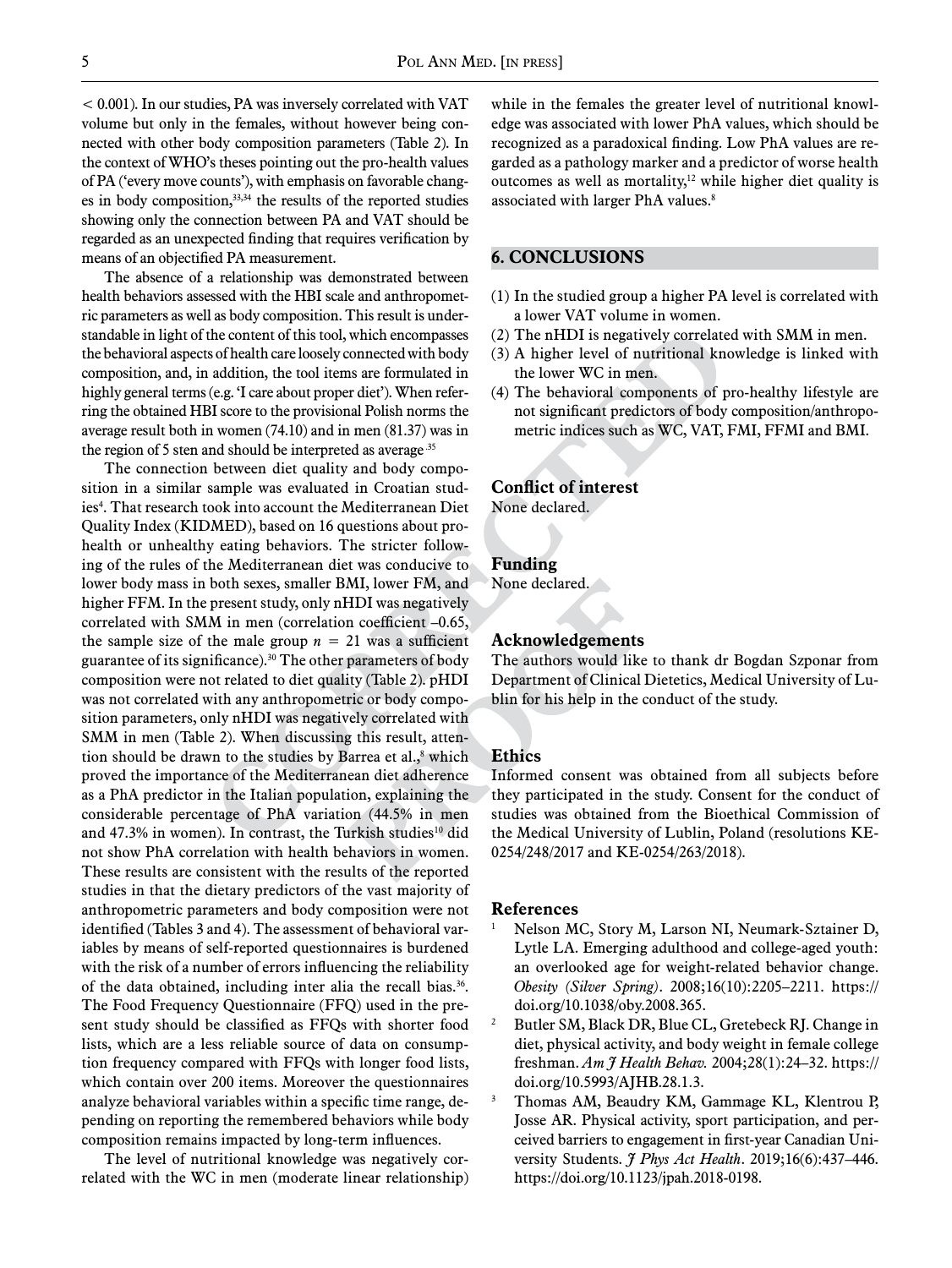- <sup>4</sup> Lovro Š, Čule M, Milinović I, Juranko D, Sporiš G. The relationship between lifestyle factors and body composition in young adults. *Int J Environ Res Public Health*. 2017;14(8):893. https://doi.org/10.3390/ijerph14080893.
- <sup>5</sup> Podstawski R, Gromadziński L, Gizińska R, Skibniewska K. Health-oriented attitudes and opinions of 1st year students at the University of Warmia and Mazury in Olsztyn on the prophylaxis of health hazards (2005/2006). *Pol Ann Med*. 2013;20(1):25–29. https://doi. org/10.1016/j.poamed.2013.02.005.
- <sup>6</sup> Scanlon L, Rowling L, Weber Z. 'You don't have to like an identity... You are just lost in a crowd': Forming a student identity in the first-year transition to university. *J Youth Stud*. 2007;10(2):223–241. https://doi. org/10.1080/13676260600983684
- Sotillo C, López-Jurado M, Aranda P, López-Frías M, Sánchez C, Llopis J. Body composition in an adult population in southern Spain: influence of lifestyle factors. *Int J Vitam Nutr Res*. 2007;77(6):406–414. https://doi. org/10.1024/0300-9831.77.6.406.
- Barrea L, Muscogiuri G, Macchia PE, et al. Mediterranean diet and phase angle in a sample of adult population: Results of a pilot study. *Nutrients*. 2017;9(2):151. https:// doi.org/10.3390/nu9020151.
- <sup>9</sup> Gradidge PJ, Norris SA, Micklesfield LK, Crowther NJ. The role of lifestyle and psycho-social factors in predicting changes in body composition in black south African Women. *PLoS One*. 2015;10(7):1–14. https://doi. org/10.1371/journal.pone.0132914.
- Koseoglu SZA, Dogrusoy M. Evaluation of phase angle measurements and nutrient consumption by bioelectrical impedance method of 20–65 years old women. *Prog Nut*r. 2020;33(3):1–9. https://doi.org/10.23751/ pn.v22i3.8523.
- <sup>11</sup> Wadolowska L, Hamulka J, Kowalkowska J, et al. Prudent-active and fast-food-sedentary dietary-lifestyle patterns: The association with adiposity, nutrition knowledge and sociodemographic factors in Polish Teenagers-The ABC of Healthy Eating Project. *Nutrients*. 2018;10(12):1988. https://doi.org/10.3390/nu10121988.
- <sup>12</sup> Barrea L, Arnone A, Annunziata G, et al. Adherence to the Mediterranean Diet, dietary patterns and body composition in women with Polycystic Ovary Syndrome (PCOS). *Nutrients*. 2019;11(10):2278. https://doi. org/10.3390/nu11102278.
- <sup>13</sup> Skrzypek M, Szponar B, Drop B, Panasiuk L, Malm M. Anthropometric, body composition and behavioural predictors of bioelectrical impedance phase angle in Polish young adults – preliminary results. *Ann Agric Environ Med*. 2020;27(1):91–98. https://doi.org/10.26444/ aaem/118153.
- Beaudry KM, Ludwa IA, Thomas AM, Ward WE, Falk B, Josse AR. First-year university is associated with greater body weight, body composition and adverse dietary changes in males than females. *PLoS One*. 2019;14(7):e0218554. https://doi.org/10.1371/journal. pone.0218554.
- <sup>15</sup> Kyle UG, Bosaeus I, De Lorenzo AD, et al. Bioelectrical impedance analysis—part I: review of principles and methods. *Clin Nutr*. 2004;23(5):1226–1243. https://doi. org/10.1016/j.clnu.2004.06.004.
- <sup>16</sup> Wit B, Buśko K, Mróz A, Kłossowski M. The using of bioelectric impedance (BIA) and near-infrared spectrophotometric (FUTREX) determinations of body composition in males of variable physical activity – a comparative analysis. *Biol Sport*. 2001;18(4):321–334. https:// www.researchgate.net/publication/275342237.
- <sup>17</sup> Barbosa-Silva MCG, Barros AJD, Wang J, Heymsfield SG, Pierson Jr RN. Bioelectrical impedance analysis: population reference values for phase angle by age and sex. *Am J Clin*
- *Nutr*. 2005;82(1):49–52. https://doi.org/10.1093/ajcn/82.1.49. 18 Gonzalez MC, Barbosa-Silva TG, Bielemann RM, Gallagher D, Heymsfield SB. Phase angle and its determinants in healthy subjects: influence of body composition. *Am J Clin Nutr*. 2016;103(3):712–716. https://doi. org/10.3945/ajcn.115.116772.
- <sup>19</sup> Selberg O, Selberg D. Norms and correlates of bioimpedance phase angle in healthy human subjects, hospitalized patients, and patients with liver cirrhosis. *Eur J Appl Physiol*. 2002;86(6):509–516. https://doi.org/10.1007/ s00421-001-0570-4.
- Biernat E. International Physical Activity Questionnaire-Polish long version. *Pol J Sports Med*. 2013;1(4):1–15. https://www.researchgate.net/publication/247778110.
- <sup>21</sup> Gawęcki J, ed. *A Questionnaire for Nutritional Opinions and Habits and the Procedure of Data Processing* [in Polish]. Warsaw: Committee on Nutrition Science, Polish Academy of Sciences. 2014:3–20. https://doi.org/10.13140/2.1.3207.7125.
- <sup>22</sup> Kowalkowska J, Wadolowska L, Czarnocinska J, et al. Reproducibility of a Questionnaire for Dietary Habits, lifestyle and nutrition knowledge assessment (Kom-PAN) in Polish Adolescents and Adults. *Nutrients*. 2018;10(12):1845. https://doi.org/10.3390/nu10121845.
- <sup>23</sup> Juczyński Z. Measurement tools in health psychology. *Przegl Psychol*. 1999;42(4):43–56. https://www.researchgate.net/publication/290889712.
- <sup>24</sup> World Health Organization. *Disease prevention, Nutrition, A healthy lifestyle, Body mass index – BMI*. http:// www.euro.who.int/en/health-topics/disease-prevention/ nutrition/a-healthy-lifestyle/body-mass-index-bmi. Accessed: January 22, 2021.
- <sup>25</sup> IDF. *Consensus Worldwide Definition of the Metabolic Syndrome*. https://www.idf.org/e-library/consensusstatements/60-idfconsensus-worldwide-definitionof-themetabolic-syndrome.html. Accessed: January 26, 2021.
- <sup>26</sup> Schutz Y, Kyle UU, Pichard C. Fat-free mass index and fat mass index percentiles in Caucasians aged 18–98. *Int J Obes Relat Metab Disord*. 2002;26(7):953–960. https:// doi.org/10.1038/sj.ijo.0802037.
- <sup>27</sup> Bajerska-Jarzebowska J, Jeszka J, Czlapka-Matyasik M, Zielke M. Nutritional habits, anthropometric parameters of nutritional status, and physical performance of a selected group of male students. *Żywn Nauk Technol Ja*. 2004; 3 (40): 9–17 [in Polish].